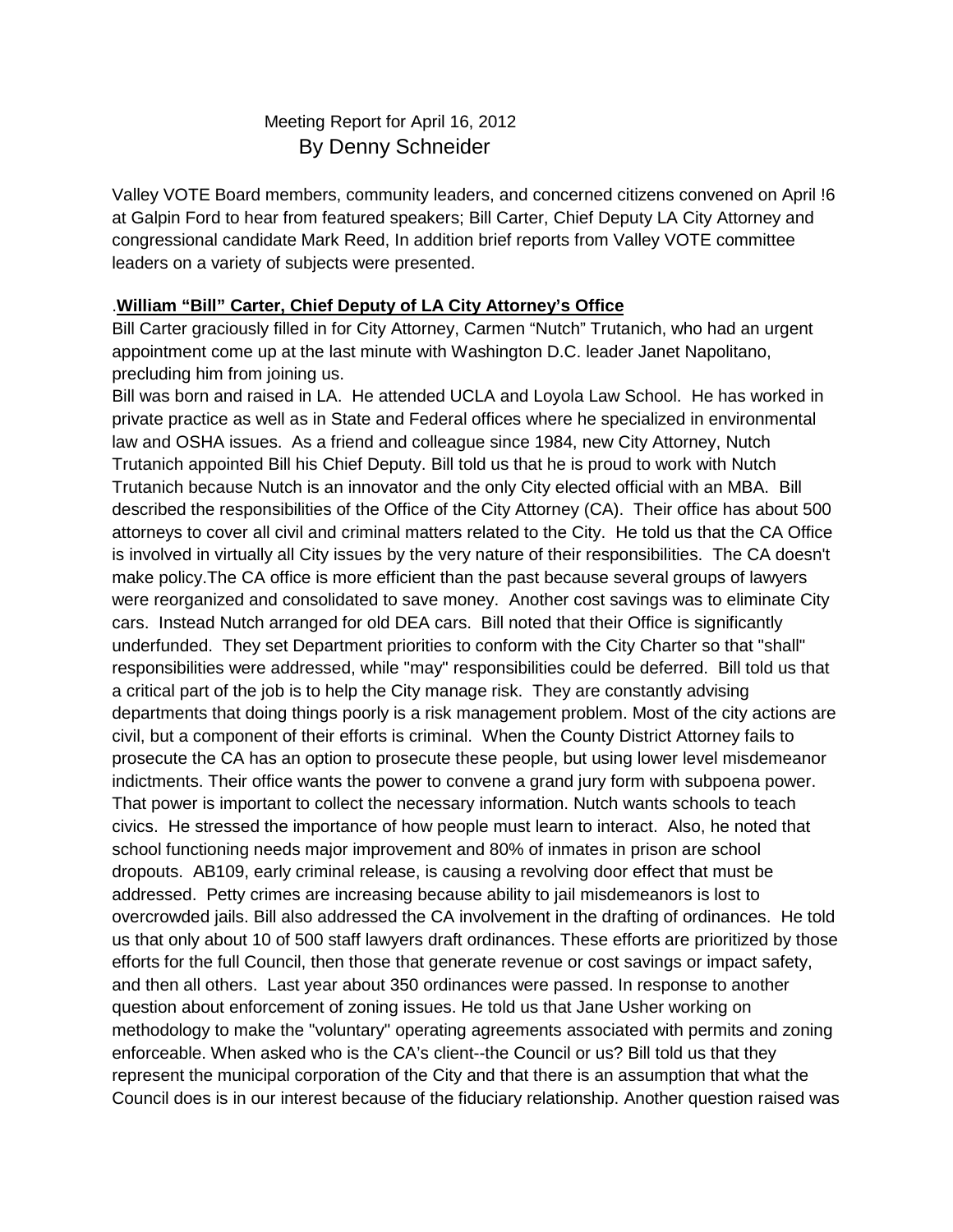how the Sign Ordinance impact free speech. The question related to this1st amendment issue will need more exploration. We thanked Bill for his candid and informative discussion.

# .**Mark Reed - Why I am Running for Congress**

Mark was raised in the San Fernando Valley and has lived here for a long time. He is a father of three with seven grandchildren. He is the product of a military family. He also has the perspective of his Indian heritage. He stressed his pledge to country, not those in a political party. He is dedicated to fiscal restraint and limited government intervention. Mark observed that quality of life is degrading and that the once robust manufacturing base of car plants, etc. in Valley are all but gone. Businesses continue leaving for other areas. One example given was Rocketdyne which is down to almost nothing. The forty year trend is scary. People are leaving and business lost. Mark feels that government needs to stop trying to manage our lives. One of his primary goals is to reverse this and notes that his opponents are career politicians who were responsible for this area during the extended decline. Mark pointed out that electricity costs are 59% higher than in some other areas of the US and that one in three small businesses have been lost in addition to many major companies. Film production difficulties are another big concern. Competition from other states which are offering sweet heart deals and tax incentives to film companies have been effective in reducing CA production. Mark has an impressive list of endorsements including Michael Reagan. He is not as well financed as his career politician opponents and is concerned about campaign rhetoric accuracy. Mark pointed to strong influences by outside the district campaign funding and a need for campaign reform. He stated that Representative Berman claims the endorsement of Supervisor Antonovich but Mike showed us a written letter from Antonovich stating it not to be true. Mark told us that he would fight for his District, noting that the Valley still provides more tax dollars than services receive. He praised efforts by Valley Vote to improve the situation recognizing that we now have a proportionate share of commissioners and City Council members. See MarkReedforCongress.com for more info.

# Valley VOTE Committee Reports

# Vic Viereck-Los Angeles River (Claimed) Improvement Overlay (RIO)

The January 12, 2012 revised version of the River Improvement Overlay (RIO) is claimed "to establish new standards that facilitate appropriate development in designated areas adjacent to waterways in order to enhance the watershed and urban design of the area."The Planning Department's ten-page report claims that overtime, the implementation of multiple RIO Districts will increase awareness of, and sensitivity to the ecosystems and native habitats that have suffered severe neglect and degradation as a result of the concrete channelization of Los Angeles' rivers. According to a RIO Fact Sheet prepared by the Planning Department in July 2007, the proposed RIO boundary generally extends ½ mile on either side of the River, creating an area that is potentially 32 miles long and one mile wide.According to the 2007 "Fact Sheet," the RIO does not require changes to be made to existing property and/or structures. The requirements only become effective when owners choose to build new structures and/or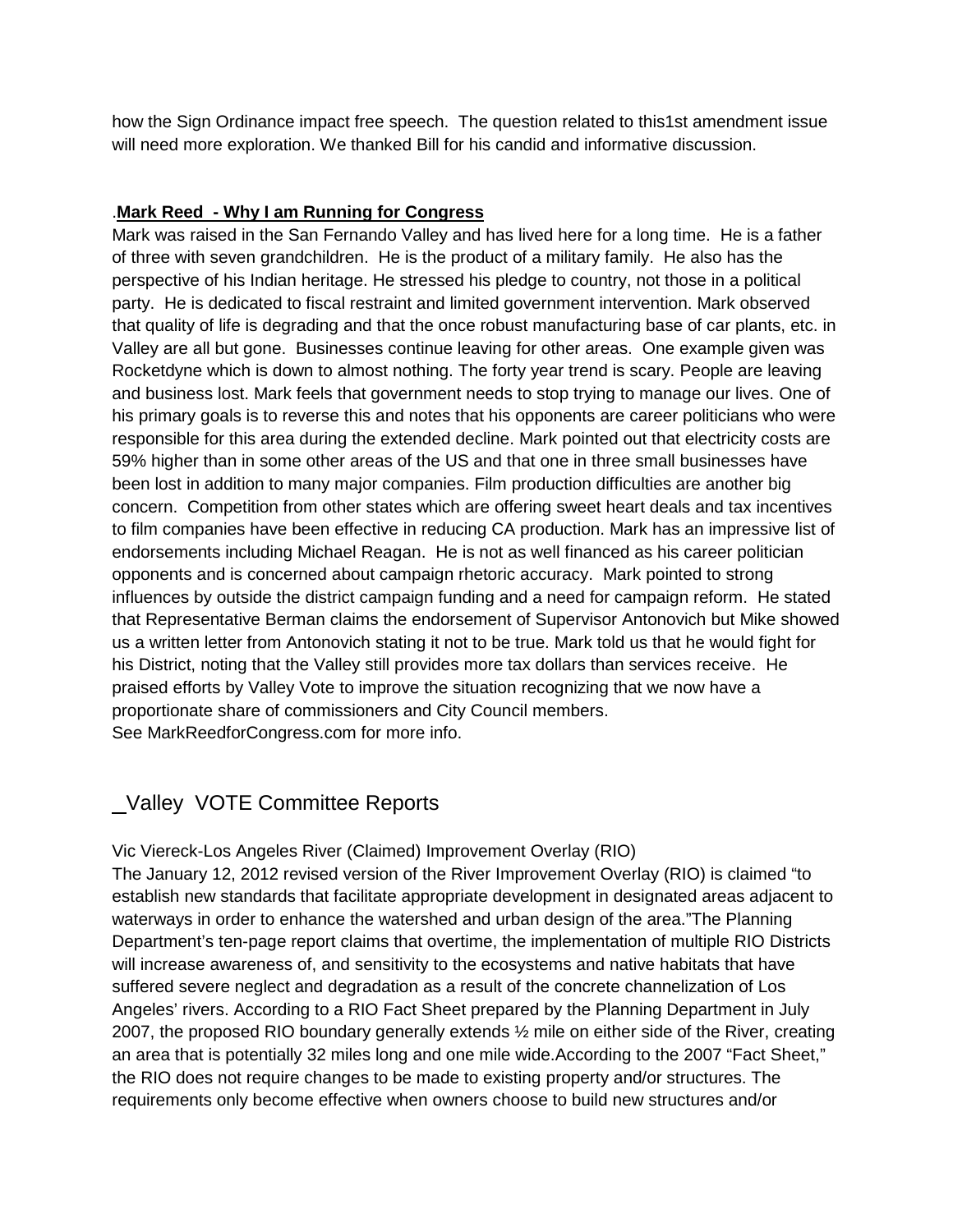substantially renovate existing structures. A major problem is, structures age, and neighborhoods change with time. Eventually improvements need to be made, or structures need to be replaced. Depending on what restrictions and/or requirements are set, the value of owners' property can be severely reduced from what it was or could be. Such takings need to be avoided. Additional information can be found at [www.lariver.org](http://www.lariver.org/) .

#### **PaulineTallent -Broken Sidewalks, A City Responsibility?**

The last time I addressed this topic was back in September 2009. The sad part is that nothing has changed. The City, pleading "broke," has basically ignored the problem. The 50:50 Program, whereby the City and the Property Owner would share the expense, which held some promise, has also died for lack of funds. However the Planning Department is still insisting that sidewalks in a horse-keeping area is a must before a developer can get final approval of his building plans, which makes no sense. Meanwhile, the City trees keep growing and the sidewalks' upheaval worsens. The City acknowledges that 43% of their 11,000 miles of sidewalks need repair. The leading cause of the damaged sidewalks is of course the type of trees planted by the City years ago. In order to qualify for Federal Funds, the City in 1973, assumed responsibility for repair. In 2009 the City suspended repairing the sidewalks, though they still patch. A couple of years ago, in a declining real estate market, the City came up with the brilliant idea of forcing the property owner to repair the sidewalk before the property could be sold. In real estate vernacular, this was another "point of sale"expense. Fortunately, the real estate industry was able to fight back, and squelch this idea. The Daily News, in an article about a year ago, estimated the cost of repairing the City sidewalks was in the area of \$1.2 billion to \$2billion. The latest thinking on the problem is apparently these alternatives: (a) Float a bond; (b) Turn the problem back to the property owner, (c) City to inspect and bill the property owner, and (d) Require the property owner to apply for a permit, then pay for the work. None of these are attractive solutions. What I have not been able to find out is whether the City is still receiving repair money from the Federal Government. During questions it was noted that 4600 of 15000 mi of sidewalks is an old, requited number that needs to be updated. ( Another suggestion was that Santa Monica uses recycled rubber.)

#### **Bart Reed – Transit Coalition on Valley Centric Transportation Issues**

Bart highlighted the establishment of a bus stop at VanNuys/Plummer to service vets was approved by MTA. He noted that increased availability of bike racks on buses is becoming a priority and that there is increasing pressure all over CA for these racks. The Transit Coalition has a group of student interns working to document the interchange timing of buses and trains; only 17% match. Fixing this could increase MTA revenue by 12%. New corners in Sylmar are being fixed. In some cases there were no curbs at all. Bart told us that Metro is working to connect the Valley with West LA. There is a meeting next Wednesday to address this. There was a question of which bus routes were effective. Bart told us that putting buses on Sepulveda instead of Van Nuys increased bus usage. Bike rider day was a big success where 10 mi of streets were closed.